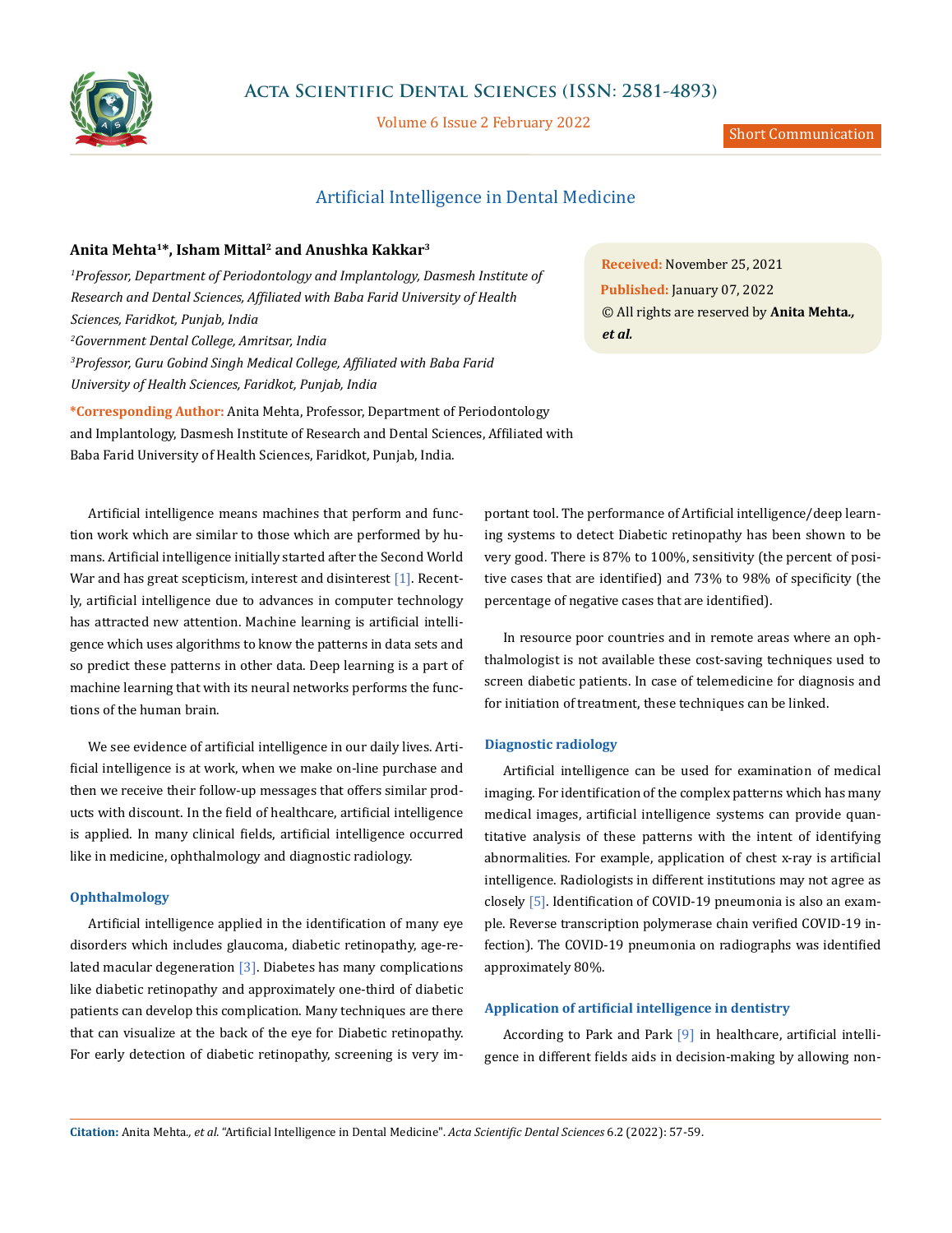specialists to function as specialists. Artificial intelligence applied in healthcare disciplines, in identification and diagnosis of risk and outcomes. In different dental specialties these include.

# **Orthodontics**

- Decision-making in the need for tooth extraction.
- Unerupted tooth size prediction.
- • Management of impacted canine.
- In cephalometric diagnosis.
- • Skeletal malocclusion production which is related to mandibular morphology.

### **Restorative dentistry and prosthodontics**

- • In predicting restoration longevity.
- • For esthetic restoration: color matching.
- Removable partial dentures design.
- In tooth-whitening methods: predicting the outcome.

#### **Periodontology and oral medicine and radiology**

- Periodontal disease: diagnosis and classification.
- • In the use of immunologic parameters to diagnose aggressive periodontitis.
- • Halitosis: classification based on identification of periodontal pathogens in saliva.
- In predicting recurrence of aphthous ulcers.

### **Temporomandibular joint disorders**

- • To determine the prognosis of TMJ disorders: use of magnetic resonance imaging (MRI).
- • In treatment of TMJ disorders: use of screening questions to aid.
- • In TMJ disorders: identification of subgroups of internal derangement.

### **Endodontics**

- For accessory canals location.
- In detection of periapical radiolucencies  $[11]$ .

### **Oral and maxillofacial surgery**

- In the root fractures detection.
- Dental implants treatment: in the clinical decision.

## **Oral cancer**

- For prognosis of oral cancer by considering the lesion histology and genetic characteristics.
- Following treatment of oral/oropharyngeal cancer: hypernasal speech treatment.
- Oral cancer: risk assessment.

In clinical dentistry, in research studies, in oral and maxillofacial radiology, artificial intelligence is applied. Caries and periodontal diseases are the most common dental diseases that occur all over the world.

Artificial intelligence for dental imaging suggests that the most common uses for artificial intelligence in dental radiology will be for identification of cysts and tumors of the jaws, identification of osteoporosis, cephalometric analysis and identification of periapical and periodontal infection [12].

Artificial intelligence will occur with interpretation of two-dimensional radiographs, in clinical dentistry. These will scan radiographs, identify anatomy and pathologic findings., This technology also enhances quality control across the multiple offices from the large organization's perspective. To assure all documentation, dental insurance companies can also utilize this technology. There is application of artificial intelligence in CBCT expansion. Artificial intelligence use will certainly improve clinical accuracy and efficiency.

The introduction of Artificial intelligence in dentistry is now gaining momentum, especially in these times of re-imagining clinical care and considering new ways to engage patients. Artificial intelligence systems for radiographic interpretation in dental offices will provide the following:

- The identification of deviations from normal, specifically dental and osseous pathology.
- In greater ease of tracking changes in radiographs over time.
- For Improved efficiency within the practice.
- In this Integration of medical and dental practices will be enhanced. Conversely, medical providers can have access to information in the dental record that may impact chronic disease, i.e., severity of periodontal disease.
- For Improved patient relations as the introduction of these systems will build patient/provider trust.

58